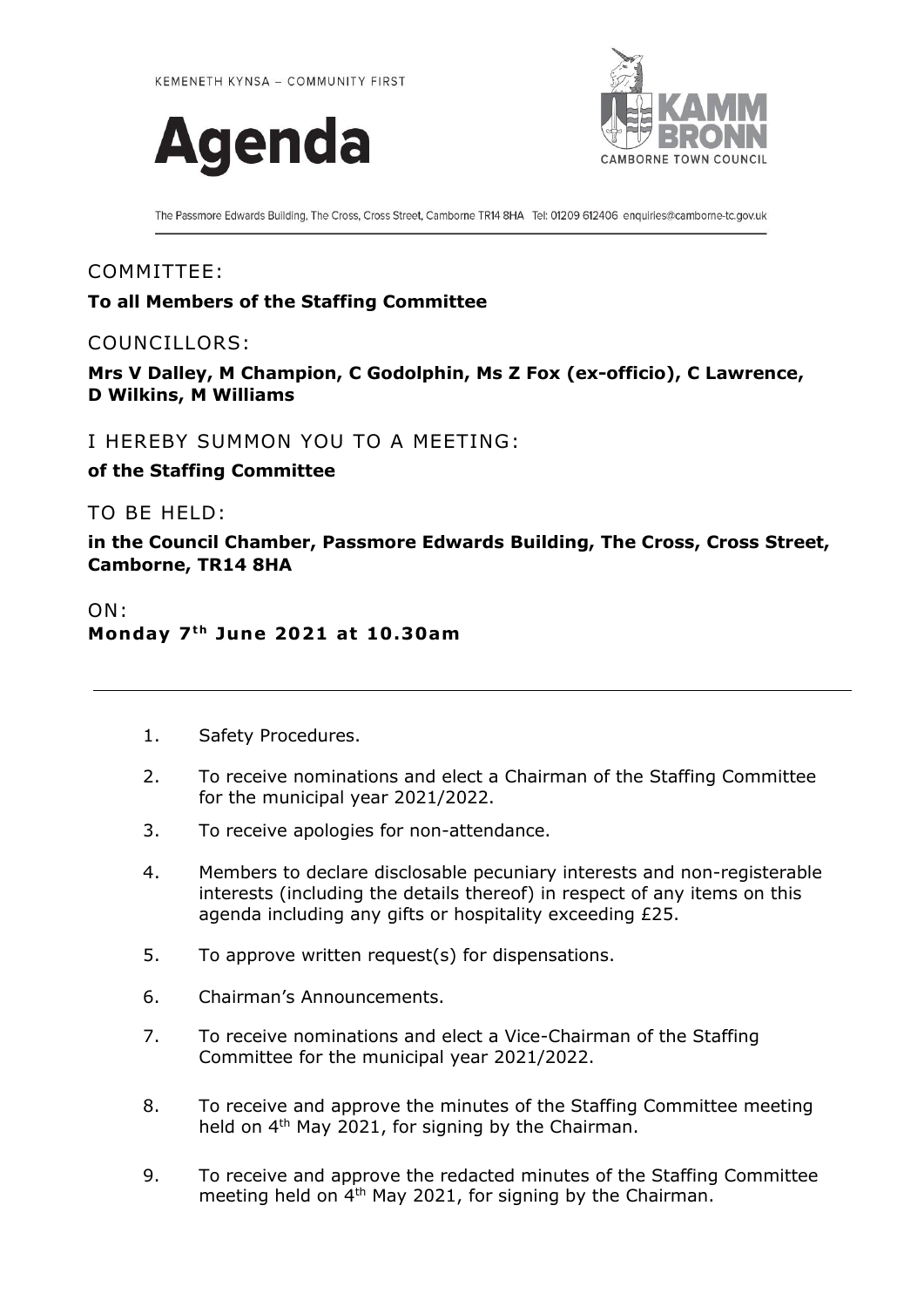- 10. Matters arising, where no substantive item below, for information.
- 11. To receive an Income and Expenditure Report to  $30<sup>th</sup>$  April 2021 and agree action.
- 12. To receive an Employer Newsletter for May 2021, agree action and authorise expenditure.
- 13. To receive a verbal update from the Town Clerk on NJC pay for 2021/2022 and agree action.
- 14. To receive an updated Staff Handbook for 2021/2022 and agree action.
- 15. That the Council resolves under the 1960 Public Bodies (Admission to Meetings) Act, to exclude the press and public due to the confidential nature of the business to be discussed.
- 16. To receive an updated Amenities and Projects Officer Job Description and agree action.
- 17. To receive an updated Engagement Officer Job Description and agree action.
- 18. To consider training for the Responsible Finance Officer (RFO) and authorise expenditure.
- 19. To receive a resignation letter from a member of staff.
- 20. To receive a verbal report from Skylite Associates;
	- i) Receive an updated Committee Support Officer Job Description ii) consider recruitment and interview arrangements

agree action and authorise expenditure.

- 21. To receive a verbal report from Skylite Associates regarding workloads and appoint a member of the Staffing Committee to carry out Town Clerk's annual appraisal with Ms Louise Cantrill of Skylite Associates Limited. Agree action and authorise expenditure.
- 22. To receive a verbal update on recent vacancies, agree action and authorise expenditure.

Given under my hand this:

**1 st June 2021**

**Samantha Hughes** Town Clerk